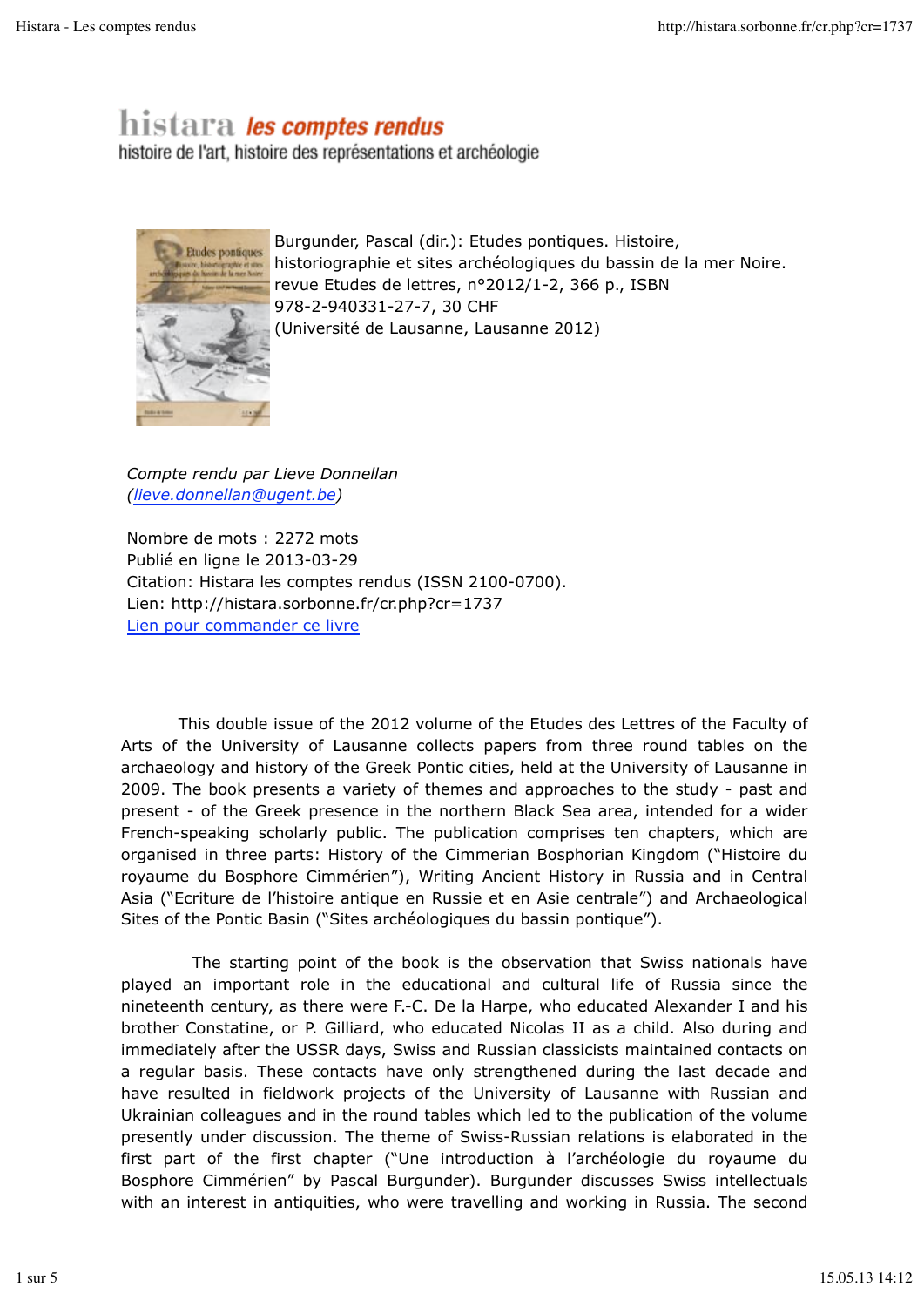part of the first chapter is dedicated to key figures and publications in the study of the epigraphy of the Bosphorian Kingdom. The long road towards publication of the CIRB ("Corpus Inscriptionum Regni Bosphorani") which collects 1316 inscriptions of the area is discussed, as well as the work of Jurij Vinogradov. The third section of the first chapter summarises the history of research of the Bosphorian Kingdom, from the first discoveries made under Catharina the Great to the recent surveys published in the Archaeological Reports of London and the syntheses published by D.V. Grammenos and E.K. Petropoulos ("Ancient Greek Colonies in the Black Sea", four vols.).

 The second chapter ("La colonisation grecque du Bosphore Cimmérien" by Jurij A. Vinogradov, translated from Russian) treats the period between the first Greek presence in the northern Black Sea area until the early fifth century BCE, when important changes would lead to the formation of the Bosphorian Kingdom. Vinogradov focusses on new discoveries and some interpretations of older, but problematic, discoveries, such as the semi-buried huts and hand-made pottery, which feature in the discussion of Greek versus native ethnicity. Vinogradov defends the indigenous theory, and stresses the important role played by the indigenous population in the Greek foundations as well as their important influence on Pontic Greek culture. He rightly stresses that the Greeks in the Pontus had to adapt to a new environment, and that this adaptation and the confrontation with the indigenous population changed Greek culture as well as the economic system in comparison to the homeland, for example the importance of grain and the absence of olive cultivation.

 The third chapter ("Le royaume du Bosphore Cimmérien aux époques grecque et romaine: un aperçu" by Aleksandr Podosinov, translated from German) continues the general overview begun in the previous chapter and discusses the Bosphorian Kingdom from the ascent to power of the Archeanactidai in 480 BCE to the end of the Roman period. The author treats the most important events in the history of the kingdom, especially the relation with Athens and later Rome, and the changing relations with the indigenous groups (Scythians, then Sarmatians, and later Goths and Huns). The chapter concludes with three appendices, one with a summary of the most important bibliography on the Bosphorian Kingdom, one with the names of the Bosphorian kings from 480 BCE to 342 CE, and one with maps, images of sites, and objects and a reconstruction of the citadel of Panticapaeum. These three chapters comprise the first part of the book on the general history of the Bosphorian kingdom ("Histoire du royaume du Bosphore Cimmérien).

 The next part discusses the writing of ancient history in Russia and Central Asia ("Ecriture de l'histoire antique en Russie et en Asie centrale") and comprises, as the previous part, three chapters. Chapter four ("L'archéologie classique à l'Université de Saint-Pétersbourg du XVIII<sup>e</sup> siècle à nos jours" by Igor Tikhonov, translated from Russian) is in content partially related to the first chapter in its discussion of the history of studies of the Bosphorian Kingdom in Russia. The chapter addresses the cultural context of the foundation and development of the department of Classical Studies at the University of Saint-Petersburg, which formed several notable scholars, such as Rostovtseff, Farmakovskij and Gajdukevič.

 The fifth chapter ("Le sacrement scythe. Rostovtseff, son interprétation de l'art gréco-scythe et l'étude de l'interaction culturelle dans le royaume du Bosphore" by Caspar Meyer, translated from English) zooms in on the work of one of the former students of the University of Saint-Petersburg, discussed in the previous chapter: Rostovtseff and his interpretations of Greek-indigenous (Scythian) interactions in the Bosphorian Kingdom. One of Rostovtseff's most cited works, *Iranians and Greeks in*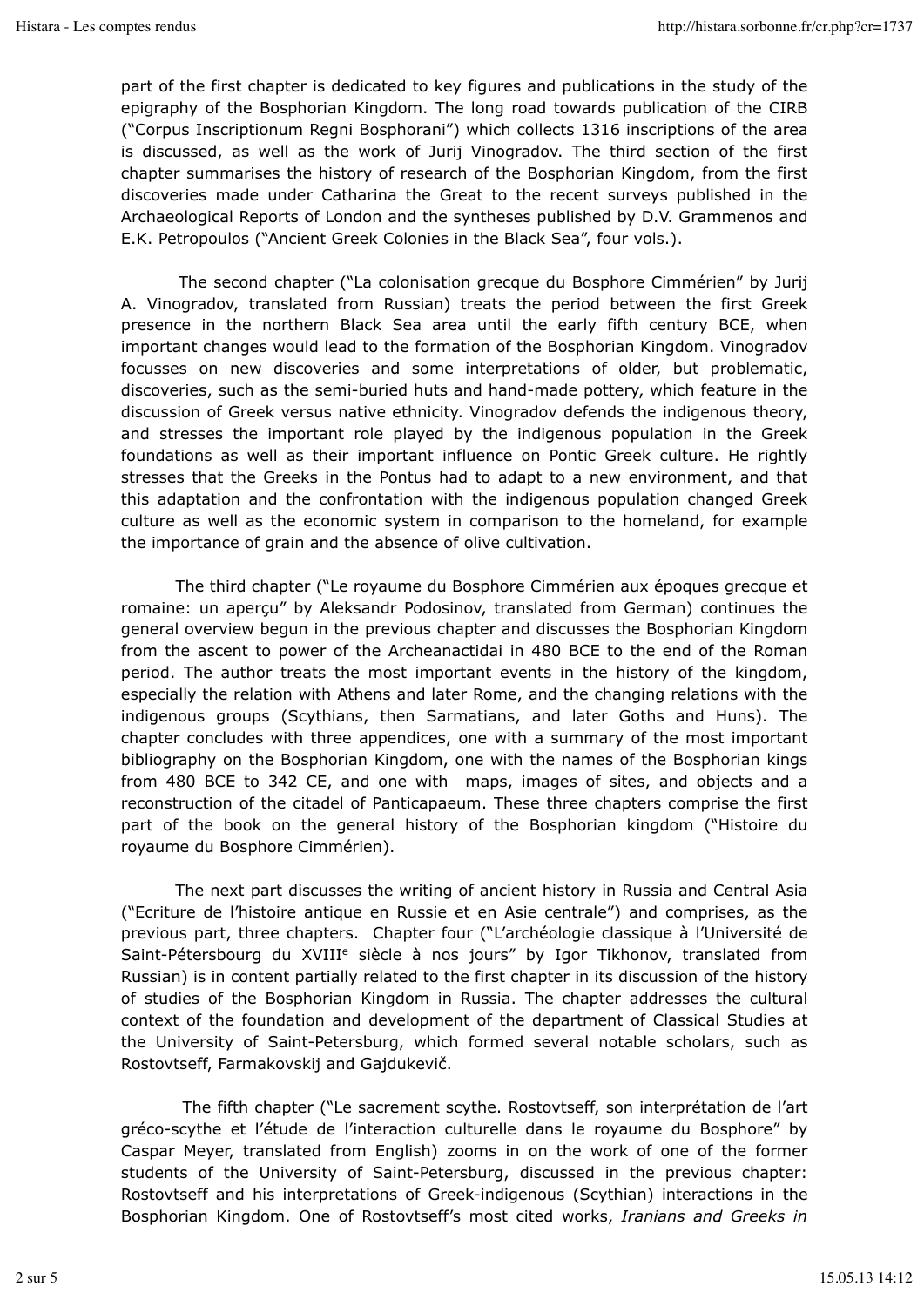*South Russia* (1922), discusses the complex relations between Greeks and the various indigenous groups with whom the Greeks came in contact in the northern Pontic regions. Meyer deconstructs Rostovtseff's theory of race-migration-syncretism (he believed the Scythians to have belonged to the Iranian race) and his relation to the Belgian historian of eastern religions, Frans Cumont. In order to illustrate his deconstruction of Rostovtseff's beliefs, Meyer focusses on Rostovtseff's interpretation of the so-called Scythian sacrifice. Scenes depicting a woman, one or more male figures and the handling of a cup were interpreted by Rostovtseff as the mother goddess who offers the holy communion to the sovereign. As Meyer demonstrates, there is no firm ground for Rostovtseff's reading: the scenes might as well represent a priestess engaged in cult activities.

 The sixth chapter ("L'archéologie russe en Asie centrale en situation coloniale: quelques approches" by Svetlana Gorshenina with partial translations from Russian) tackles questions in relation to colonial and post-colonial archaeology in a Russian context. The author argues that most post-colonial studies by classicists and classical archaeologists are in fact limited to studies of Greek-indigenous interaction, and not to the study of the execution of archaeological research in a colonial context. The annexation of Turkestan by Russia in the 19th century and the development of archaeological research in the area by Russian intellectuals are identified by Gorshenina as full-blown orientalism, colonialism and colonial archaeology.

 The last part of the book collects recent excavation results made in the northern Pontic region ("Sites archéologiques du bassin pontique"). The seventh chapter of the book ("La Borysthène archaïque (site de l'île de Bérézan). Première colonie grecque du nord de la mer Noire, d'après le matériel des fouilles récentes du Musée d'Etat de l'Ermitage menées dans la partie orientale de l'île" by Dmitrij E. Čistov, translated from Russian) treats the recent excavations in sector O on the island of Berezan, where the earliest excavations took place. Čistov discusses in detail new observations made on the so-called semi-buried huts (cf. discussion of the second chapter). The recent excavations brought to light that intensive metal working activities had taken place on Berezan, in the first phase (traditionally designated as the primitive phase, from the late seventh and the early sixth centuries BCE) as well as in the second phase (from the second half of the sixth century until the end of the first quarter of the fifth centuries BCE). The recent excavations also contributed to the discussion of the motives behind the reconstruction and urbanisation in Berezan: traces of fire may indicate the reason for the shift from semi-buried huts to houses built on the surface in an urban lay-out. In sector O, the archaeologists also discovered a complex of public buildings, although they are not yet sure about the exact nature of the complex. Also observed is the partial return to semi-buried huts in ca. 480-470 BCE.

 The eighth chapter ("Olbia Pontica. Principaux résultats des fouilles menées de 2006 à 2010" by Valentina V. Krapivina, tranlated from English) discusses synoptically the latest excavation results in Olbia. The sectors (R25 in the SW of the upper city, area of the port at the west wall, the terrasses of sector T3, sector NGS in the north of the upper city and two sectors in the necropolis) have added information to the existing corpus of architectural forms: more semi-buried huts and hellenistic houses and a part of a fortification wall. The excavations further brought to light material dating from the earliest phases to the Roman period. In the necropolis several more tombs of different periods were found.

 The ninth chapter ("Fouilles récentes dans la zone sacrée d'Istros" by Alexandru Avram and Iulian Bîrzescu) comprises the latest discoveries made at the temenos area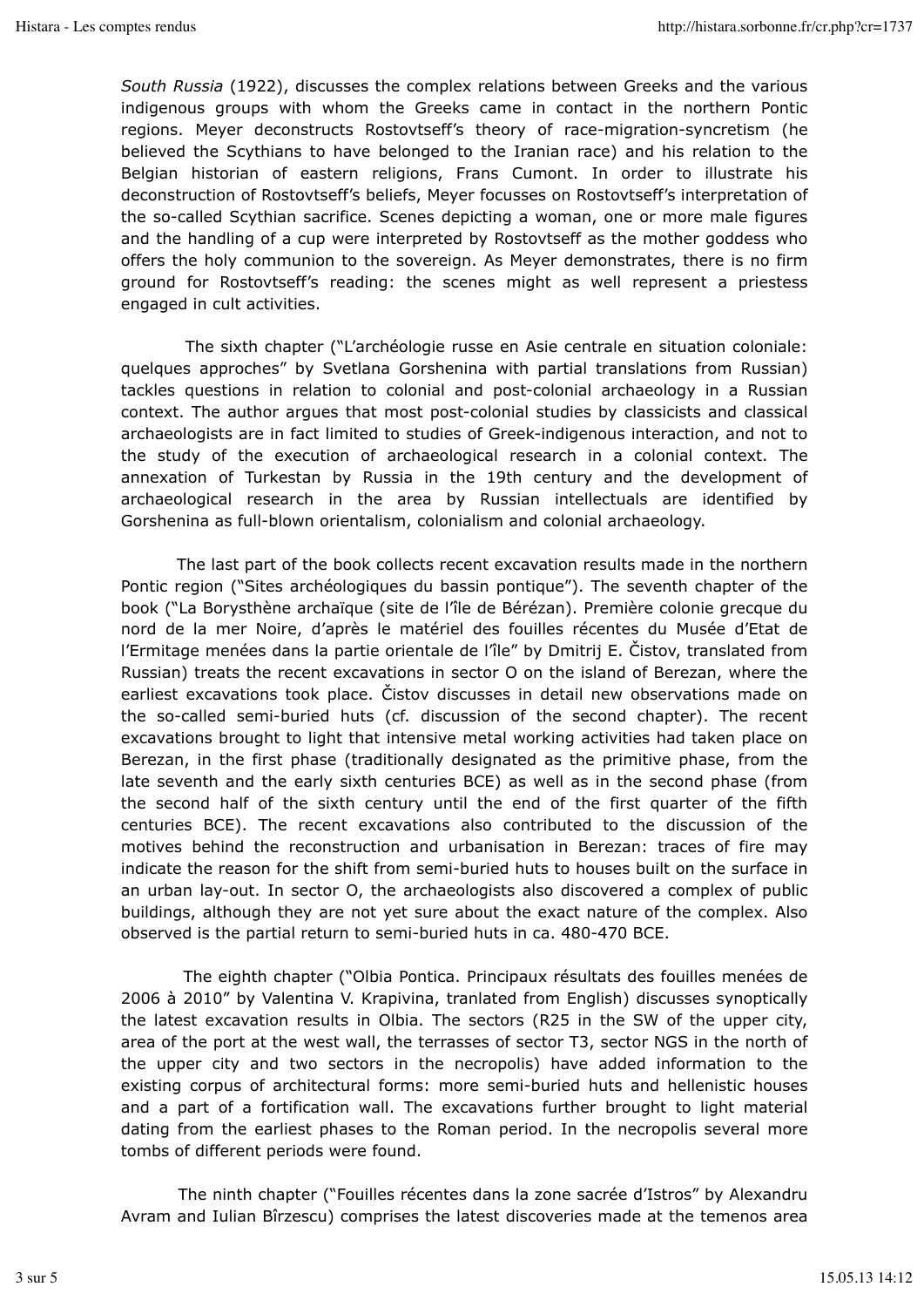of Istros/Histria. Although Istros was, strictly seen, no part of the Bosphorian Kingdom, its importance and the continuous effort of the excavators to publish, make so that the chapter connects well to the rest of the content of the book. The excavations of the period 1990-2009 brought a pit in front of the temple of Aphrodite to light. The pit is identified as abaton, and dated to the first half of the fourth century BCE. Another notable discovery made is that of monument M, a cult building of the sixth century, of a yet unidentified (but probably female) god.

 The continuous research has also informed the excavators about the adaptations made to the natural topography in the sixth century BCE and the lay-out of the area during the hellenistic period.

 The tenth and last chapter ("La vie rurale en Crimée antique: Panskoe et ses environs" by Vladimir F. Stolba, translated from Russian) addresses the research of the rural settlement of Panskoe I, which was founded in the fifth century BCE by Olbia, and taken over in ca. 360 BCE by Chersonnesos. Stolba discusses the lay-out of the settlement, the public building, probably used for collective storage, the necropolis, and the results of the archeo-botanic research.

 Overall, this book offers exquisite reading for the scholar interested in the archaeology of the Black Sea area. Most papers are translated from Russian, and thus tackle the language barrier which unfortunately exists for most Western scholars with an interest in the Black Sea area. It can only be hoped that similar efforts will be made in the future. The Swiss perspective on the research in the Pontic region was not well-known until now, and offers interesting new insights. Although Russian colleagues are sometimes accused of maintaining old-fashioned theoretical viewpoints (at least in the eyes of some Western scholars), the high level of the papers indicates that theoretical concerns of the Western scholars are adopted by the Eastern colleagues. As the chapter by Svetlana Gorshenina illustrates, Western scholars have in fact not addressed all issues of post-colonial archaeology in a satisfying way, and the Russian perspectives certainly have something valuable to add to the discussion. The same can be said of the chapter by Igor Tikhonov, who rightly stresses the neglect of the study of the development of formal classical education in recent western archaeological manuals.

 The book offers a comprehensive overview of the latest historical and archaeological research in key sites, and the intellectual and cultural context of the development of this research from the beginning until today. The text is richly illustrated, mainly with high-quality colour plates. While it answers the basic needs of students looking for a comprehensive overview of the northern Pontic area and the Bosphorian Kingdom, it will offer stimulating and challenging reading for scholars interested in Greek colonisation, Greek-indigenous relations, the history of archaeological research and the archaeology of the Black Sea area in general.

## **Table of contents**

Pascal BURGUNDER - Introduction (p. 7-14)

#### **Histoire du royaume du Bosphore Cimmérien**

Pascal BURGUNDER - Une introduction à l'archéologie du royaume du Bosphore Cimmérien (p. 17-56)

Jurij Alekseevič VINOGRADOV - La colonisation grecque du Bosphore Cimmérien (p.